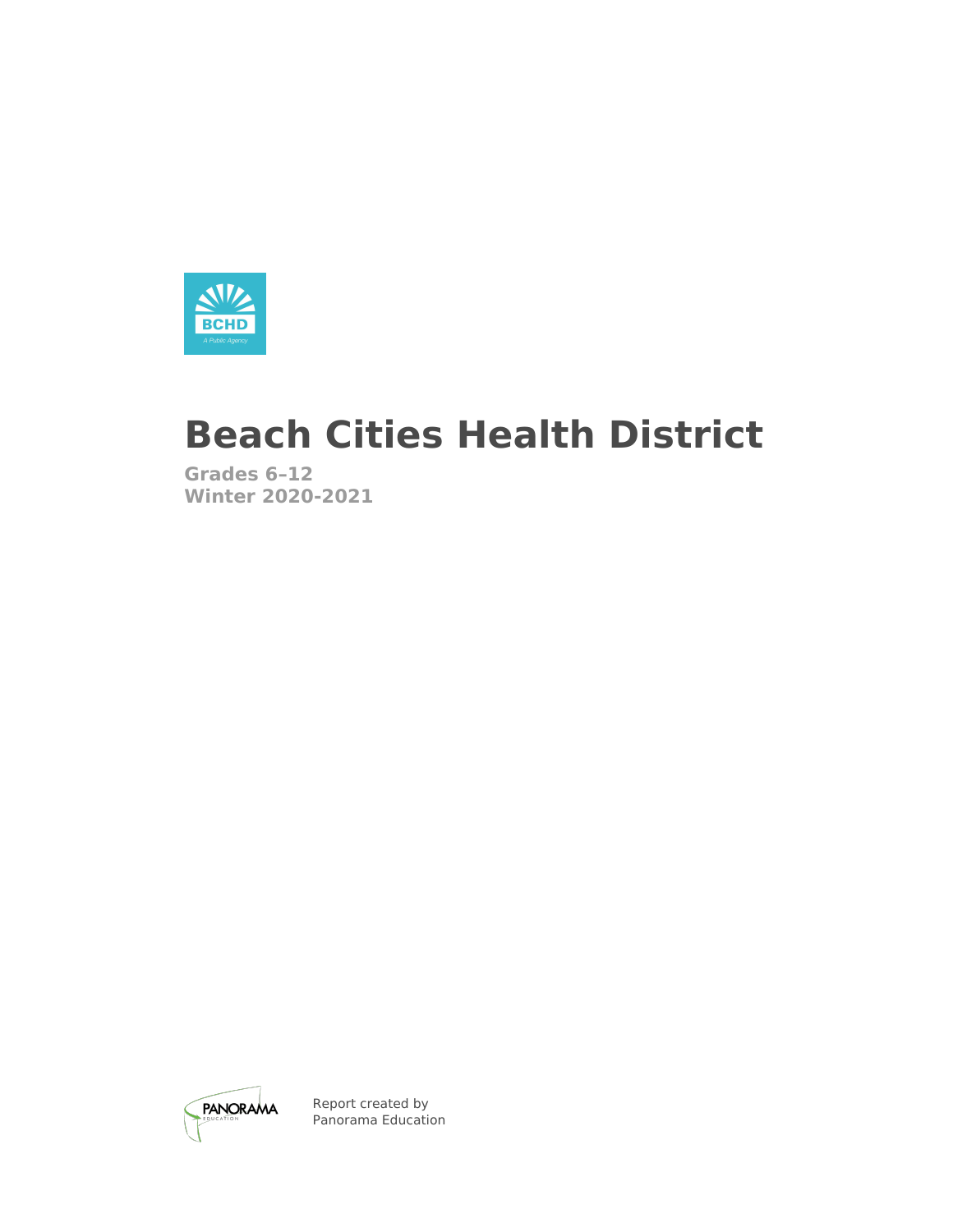

**Beach Cities Health District** Winter 2020-2021 Panorama Social-Emotional Learning: Student Competency Measures, Grades 6–12



## **Summary**

| <b>Topic Description</b>                                                                                                                               | <b>Results</b> | <b>Benchmark</b>                                        |
|--------------------------------------------------------------------------------------------------------------------------------------------------------|----------------|---------------------------------------------------------|
| <b>Challenging Feelings</b><br>How frequently students feel challenging emotions, with higher<br>scores indicating less frequent challenging emotions. | 51%            | 40th - 59th percentile compared to<br>others nationally |
| <b>Emotion Regulation</b><br>How well students regulate their emotions.                                                                                | 54%            | 80th - 99th percentile compared to<br>others nationally |
| <b>Positive Feelings</b><br>How frequently students feel positive emotions.                                                                            | 62%            | 60th - 79th percentile compared to<br>others nationally |
| <b>Self-Management</b><br>How well students manage their emotions, thoughts, and<br>behaviors in different situations.                                 | 79%            | 80th - 99th percentile compared to<br>others nationally |

6,327 responses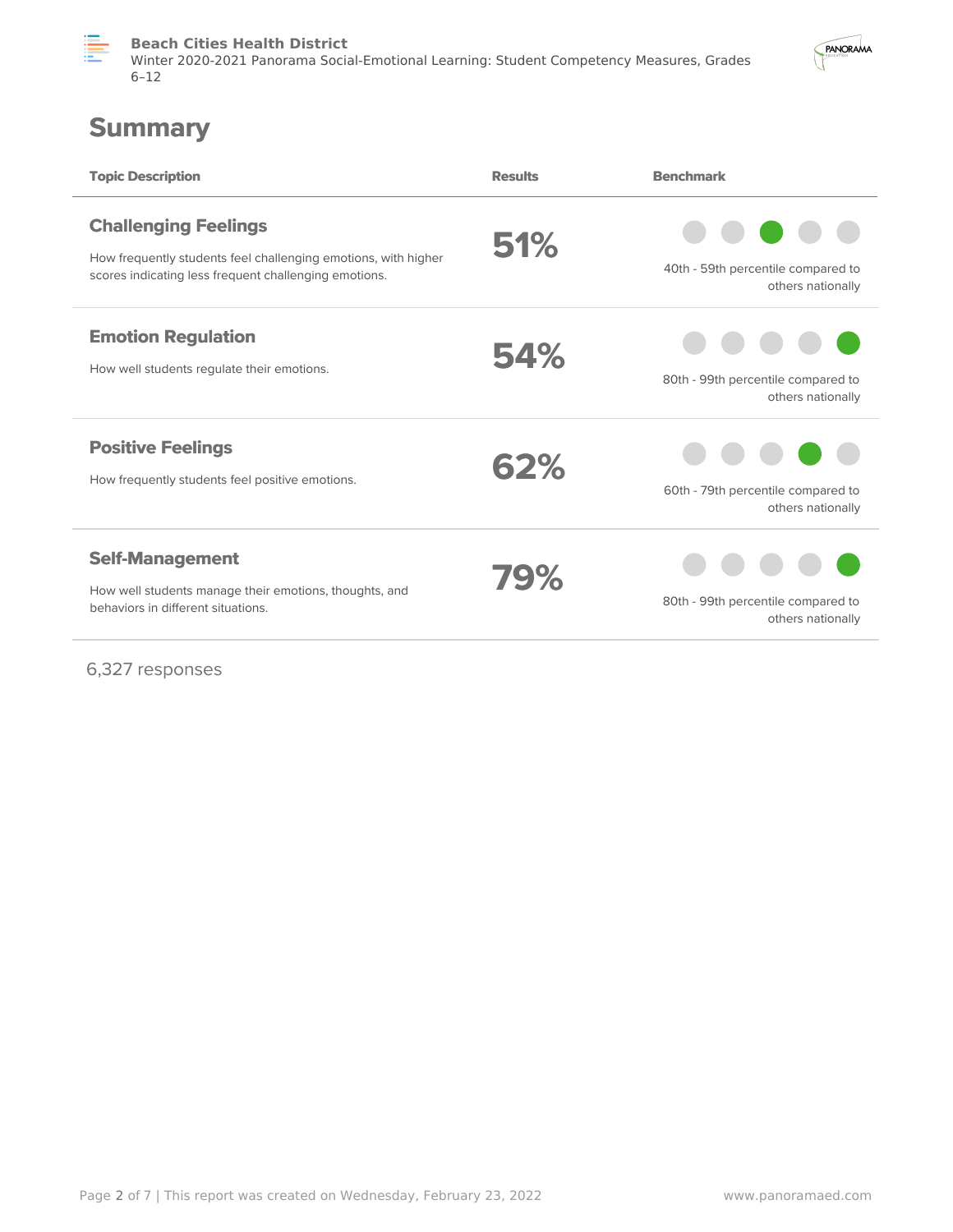



## **Challenging Feelings**



**How did people respond?**

| Q.1: During the past week, how often did you feel |  |  |  |  |
|---------------------------------------------------|--|--|--|--|
| angry?                                            |  |  |  |  |



Favorable: **47%**





Favorable: **49%**



**Q.2: During the past week, how often did you feel**

Almost never 25% 1567 Once in a while 24% 1525 Sometimes 26% 1633 Frequently 17% 1071 Almost always 8% 512

**lonely?**



Favorable: **40%**

Favorable: **49%**

#### **Q.5: During the past week, how often did you feel frustrated?**



Favorable: **70%**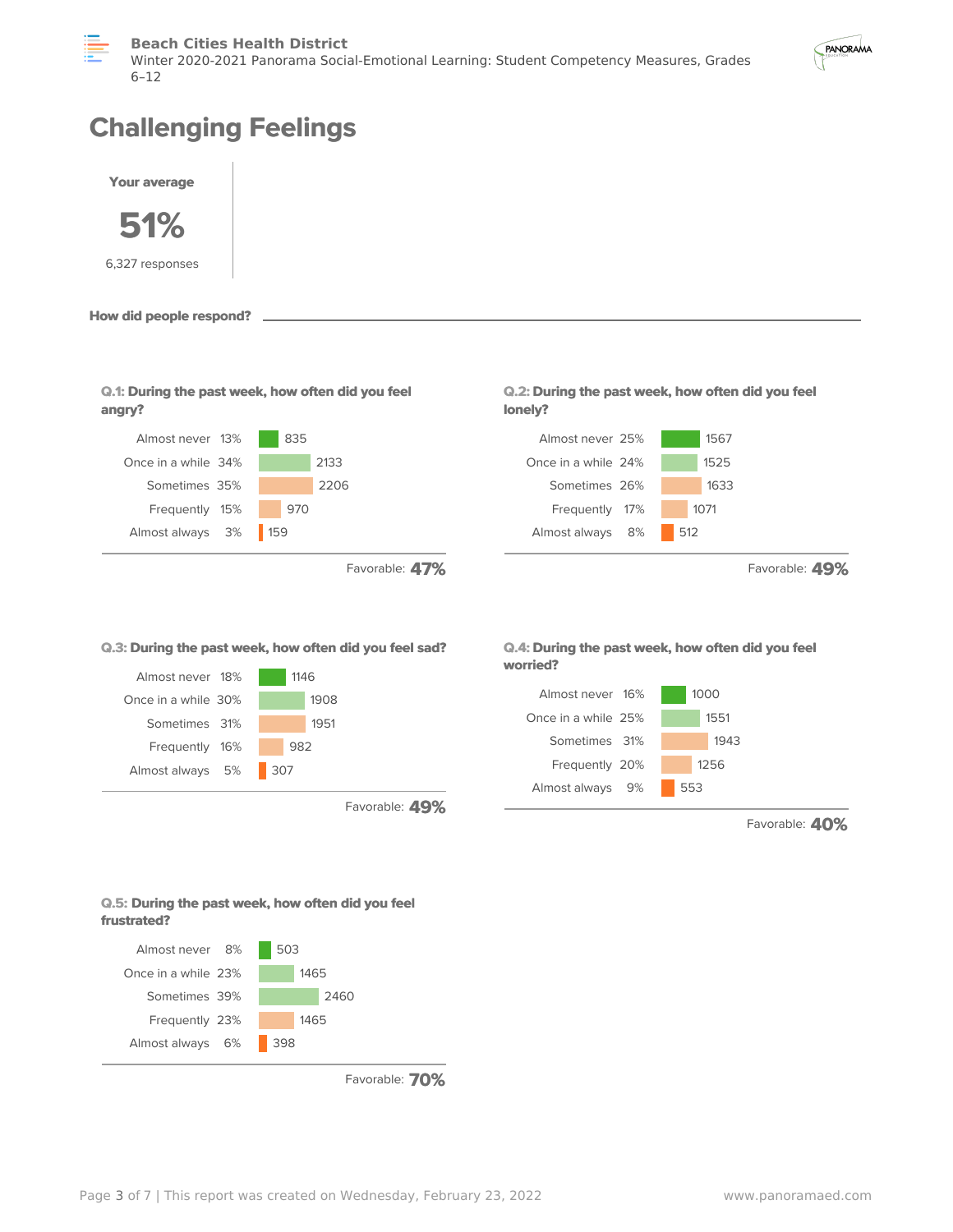



## **Emotion Regulation**



| Q.1: When you are feeling pressured, how easily can |  |  |
|-----------------------------------------------------|--|--|
| you stay in control?                                |  |  |



Favorable: **57%**





Favorable: **45%**

## **Q.3: When everybody around you gets angry, how relaxed can you stay?**



Favorable: **49%**

## **Q.4: How often are you able to control your emotions when you need to?**



Favorable: **71%**

### **Q.6: When things go wrong for you, how calm are you able to remain?**



Favorable: **47%**

### **Q.5: Once you get upset, how often can you get yourself to relax?**



Favorable: **57%**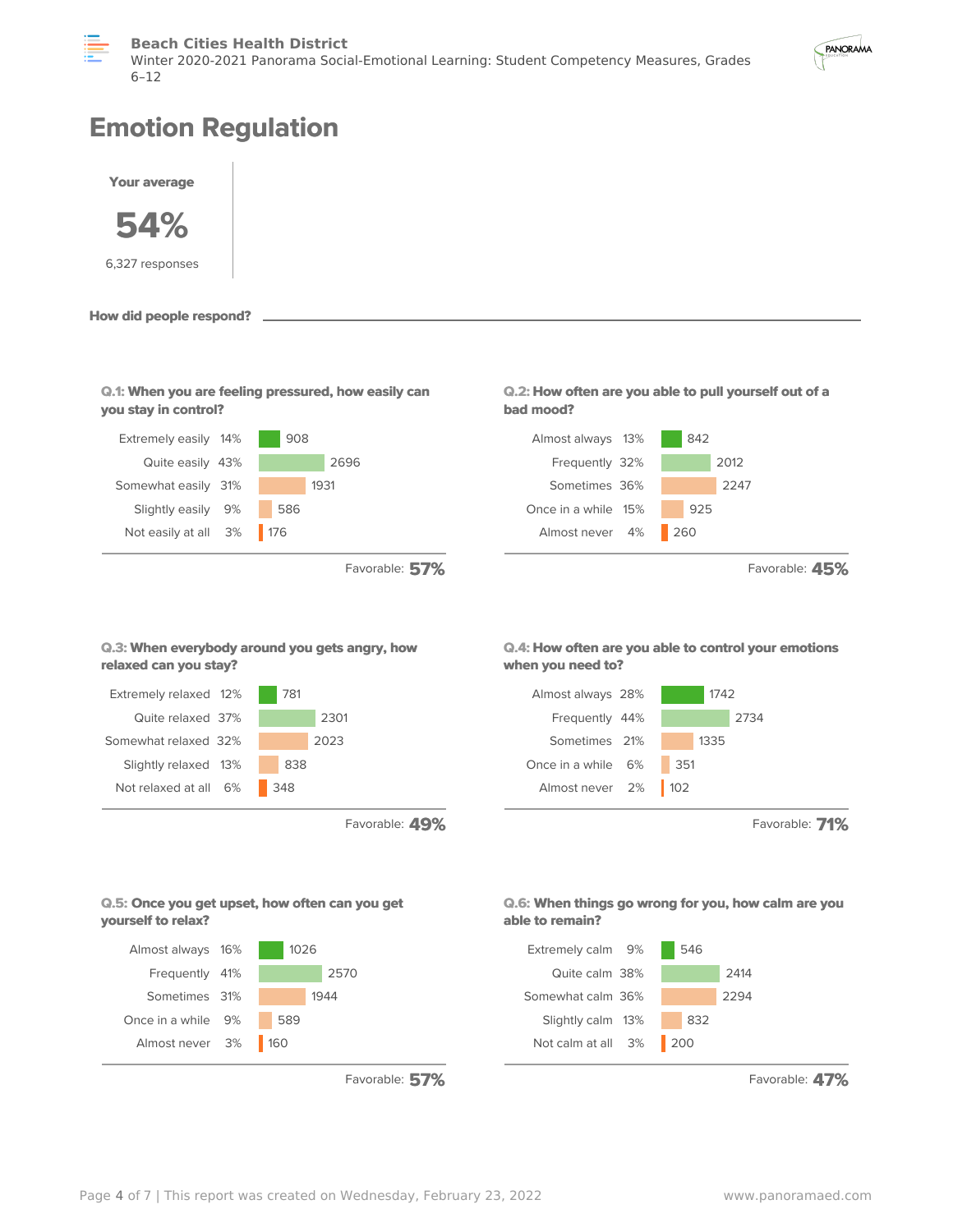



## **Positive Feelings**



**How did people respond?**

**Q.1: During the past week, how often did you feel excited?**



Favorable: **73%**

## **Q.3: During the past week, how often did you feel loved?**



Favorable: **72%**

## Sometimes 28% 1774 Once in a while 12% 740

Frequently 39% 2456

Almost always 18% 1134

Almost never 3% 183

**Q.2: During the past week, how often did you feel**

**happy?**

Favorable: **57%**

#### **Q.4: During the past week, how often did you feel safe?**



Favorable: **56%**

## **Q.5: During the past week, how often did you feel hopeful?**



Favorable: **51%**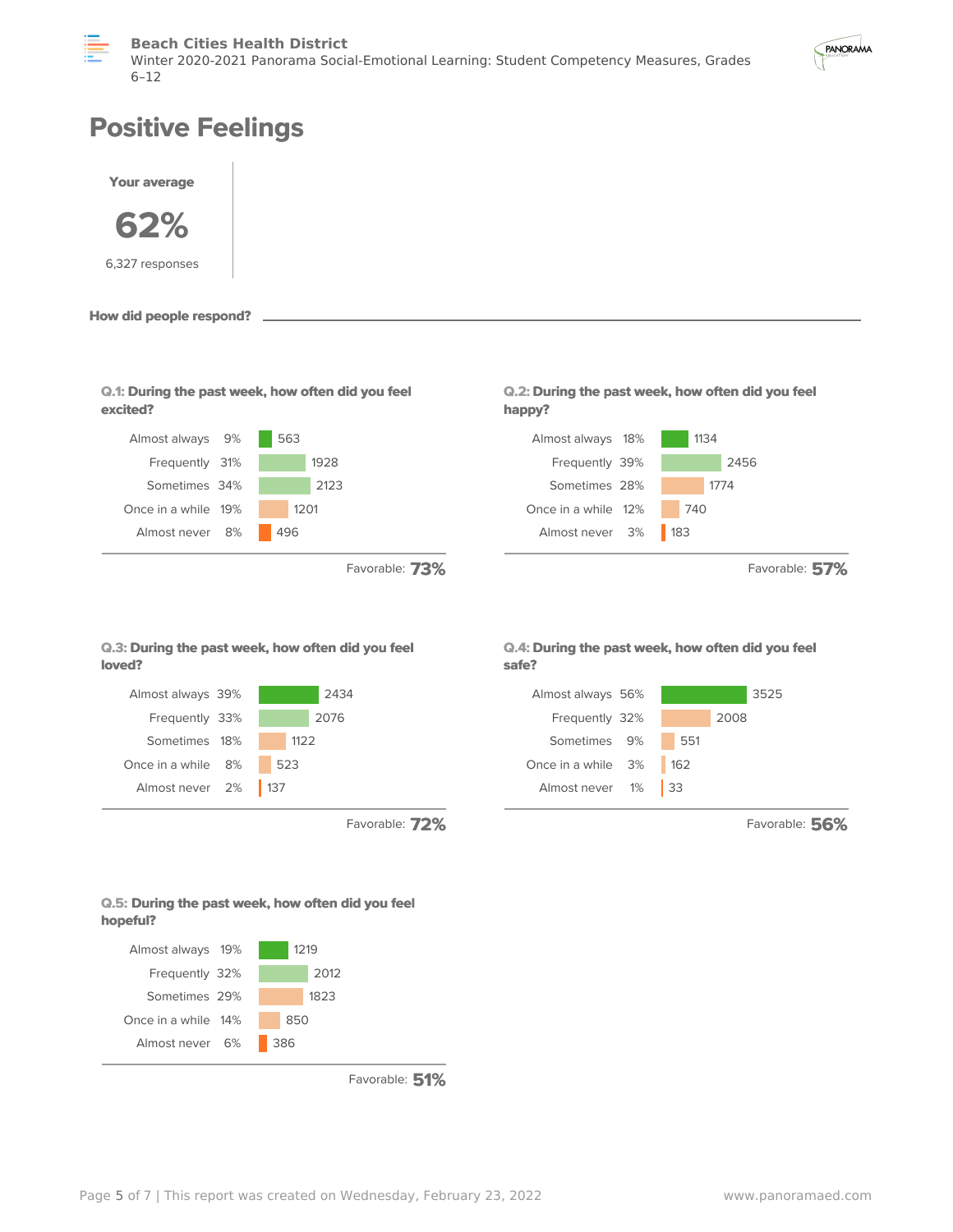



## **Self-Management**





Favorable: **51%**

Almost never 0% 8

Favorable: **97%**

**Q.5: During the past 30 days...How often did you pay attention and resist distractions?**



Favorable: **59%**





Favorable: **67%**